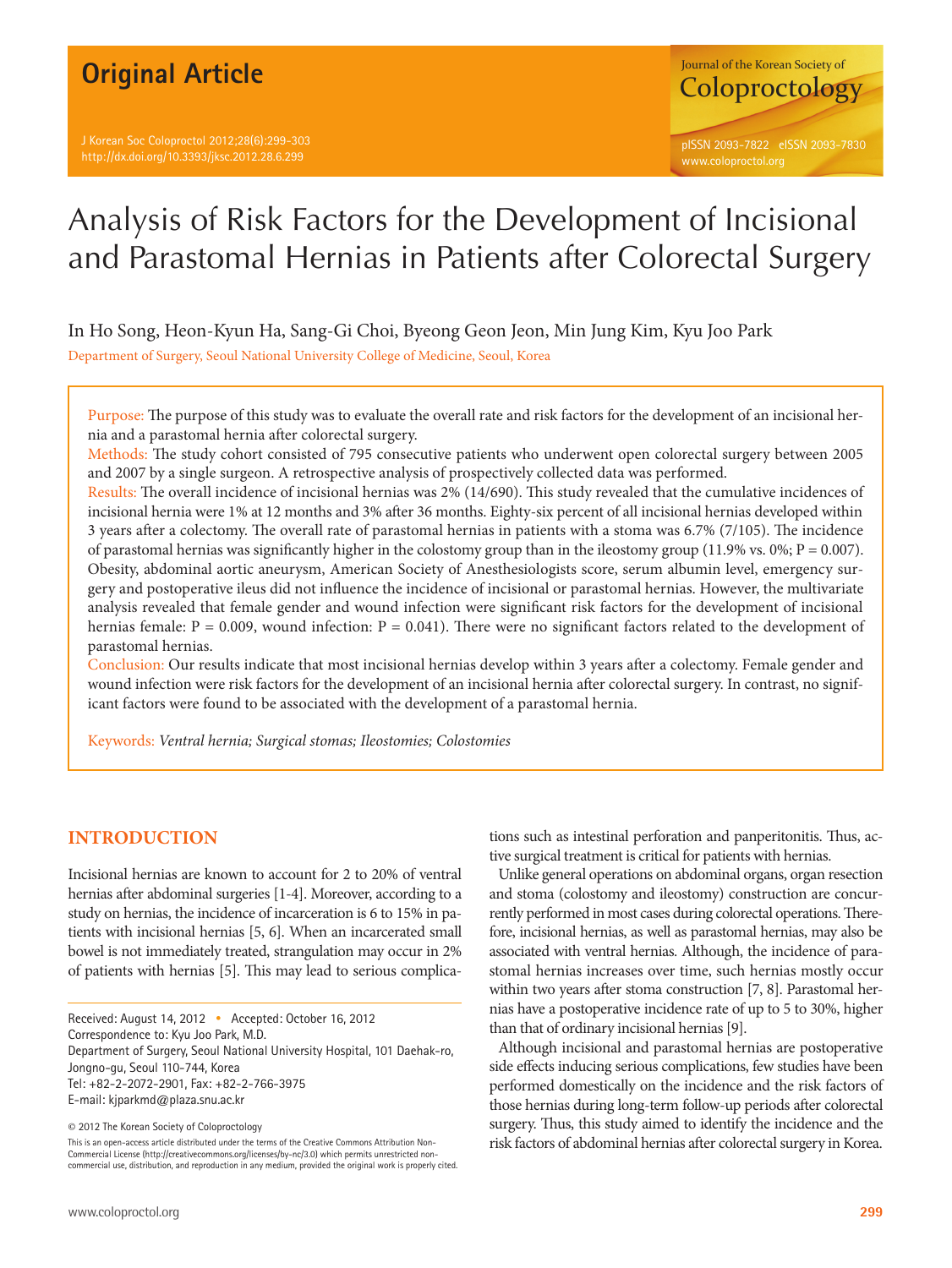Analysis of Risk Factors for the Development of Incisional and Parastomal Hernias in Patients after Colorectal Surgery

**Coloproctology** 

Journal of The Korean Society of

#### **METHODS**

This study was a retrospective study with prospective data collection on patients who underwent colorectal surgery at Seoul National University Hospital from January 2005 to December 2007 in order to analyze patients with at least a five-year follow-up postoperatively. To prevent surgeon bias, we included only patients who received colorectal surgery via abdominal section from one experienced surgeon. Patients with a past surgical history were excluded from the study population, and subjects were only followed until the point of performing another surgery other than stoma take-down. The follow-up period lasted until June 2012, and all operations and the closure of the abdominal wound were conducted with the same procedure. The incision site was closed with a method of continuous running suture using 1-0 Vicryl (polyglycolic acid), and the muscle fascia was closed with the same suturing method using 1-0 polydioxanone (PDS). The closure was strengthened with a simple interrupted suture using 1-0 Vicryl acid (polyglycolic acid).

The study investigated the occurrence of hernias in patients who underwent stoma construction by classifying subjects according to sex, age, and follow-up period, as well as the dependences of the occurrence of abdominal hernias on the cancer diagnosis, the colorectal incision sites, and the presence and types of stoma. The study examined the following risk factors with respect to hernias: patient-related risk factors were age, sex, body mass index, abdominal aortic aneurysm, preoperative serum hemoglobin level, preoperative serum albumin level, American Society of Anesthesiologists (ASA) score, and the causes of surgery. Surgical risk factors were the degree of emergency, preoperative bowel obstruction, preoperative bowel perforation, operation time, estimated blood loss, the presence of postoperative stoma, postoperative infections, postoperative ileus (within 30 days postoperatively), and admission days. The hernia was examined by categorizing it as an incisional and a parastomal hernia. The study included cases where hernias were detected on physical examination and postoperative radiological examination during the follow-up period. The ASA scores of only 770 patients were recorded for data collection, and intraoperative bleeding volumes were recorded only in 613 patients.

A life table was used in the analysis of the cumulative survival rate. A t-test was used for univariate analysis and continuous variables, and a chi-square test was used for categorical variables. Multivariate analyses were conducted using a cox-regression analysis on variables with  $P \le 0.1$  in the univariate analysis. All statistical analyses were performed using the SPSS ver. 16.0 (SPSS Inc., Chicago, IL, USA).

#### **RESULTS**

A total of 965 patients received surgery by one surgeon between January 2005 and December 2007. Among those, a total of 795

patients were included as the study population: 690 patients who did not undergo a colostomy take-down and 105 patients with stoma take-down. Subjects were 522 males and 273 females, with a mean age of 61 years old (range, 19 to 91; standard deviation [SD], ±12) and an average follow-up period of 39 months (range, 0 to 80; SD, ±23). Among all subjects, incisional hernias occurred in 17 patients: 14 patients without colostomy take-down and 3 patients who received a colostomy take-down. Moreover, 7 patients presented with a parastomal hernia. The distribution of incisional and parastomal hernias for the various types of surgeries is presented in Table 1. Sixteen patients with abdominal hernias underwent surgery. In addition, eight patients with conservative treatment had been followed up after a hernia was detected only on a computed tomography (CT) scan instead of a physical examination.

The incidence of incisional hernias was 2% (14/690) in cases without stoma construction. In contrast, the incidence of parastomal hernias was 6.7% (7/105) in cases with stoma construction. Surgery was performed for a parastomal hernia after an average period of 3.5 months for 4 out of the 7 patients who developed a parastomal hernia. On the other hand, surgery was not conducted on three patients because the hernia was detected only on a CT scan without any symptoms. Patients who underwent a colostomy take-down were classified into ileostomy and colostomy groups. In the ileostomy group, a total of 46 subjects did not develop a parastomal hernia. Among those, 32 patients received ileostomy closure after an average period of  $8.5 \pm 3.9$  months. In addition, 14 patients received permanent ileostomy with an average follow-up period of 19.5 ± 17.7 months. Among the total of 59 patients in the colostomy group, 7 (11.9%) developed a parastomal hernia. A colostomy closure was performed on three of those 59 patients, with an average follow-up period of  $8.6 \pm 4.4$  months. Fifty-six patients received a permanent colostomy and were followed for an average period of over  $25.5 \pm 21.4$  months. All parastomal hernias occurred in cases involving a permanent colostomy. The incidence of parastomal hernias was significantly higher in the colostomy group than in the ileostomy group ( $P = 0.007$ ) (Table 2).

Of the 14 patients without stoma construction who developed incisional hernias, 7.1% (8/14) developed those hernias during the first postoperative year, 78.6% (11/14) during the second post-

**Table 1.** Incidence of ventral hernias according to diagnosis and site of operation

| Operation site      | <b>No</b><br>hernia | <b>Incisional</b><br>hernia | Parastomal<br>hernia | <b>Total</b> |
|---------------------|---------------------|-----------------------------|----------------------|--------------|
| Right colon         | 201 (98.0)          | 4(2.0)                      | 0(0)                 | 205          |
| Left colon          | 33 (94.3)           | 2(5.7)                      | 0(0)                 | 35           |
| Rectum              | 502 (96.5)          | 11(2.1)                     | 7(1.4)               | 520          |
| Others <sup>a</sup> | 35 (100)            | 0(0)                        | 0(0)                 | 35           |

Values are presented as number (%).

<sup>a</sup>Total proctocolectomy, total colectomy, subtotal colectomy and debulking surgery with colon resection.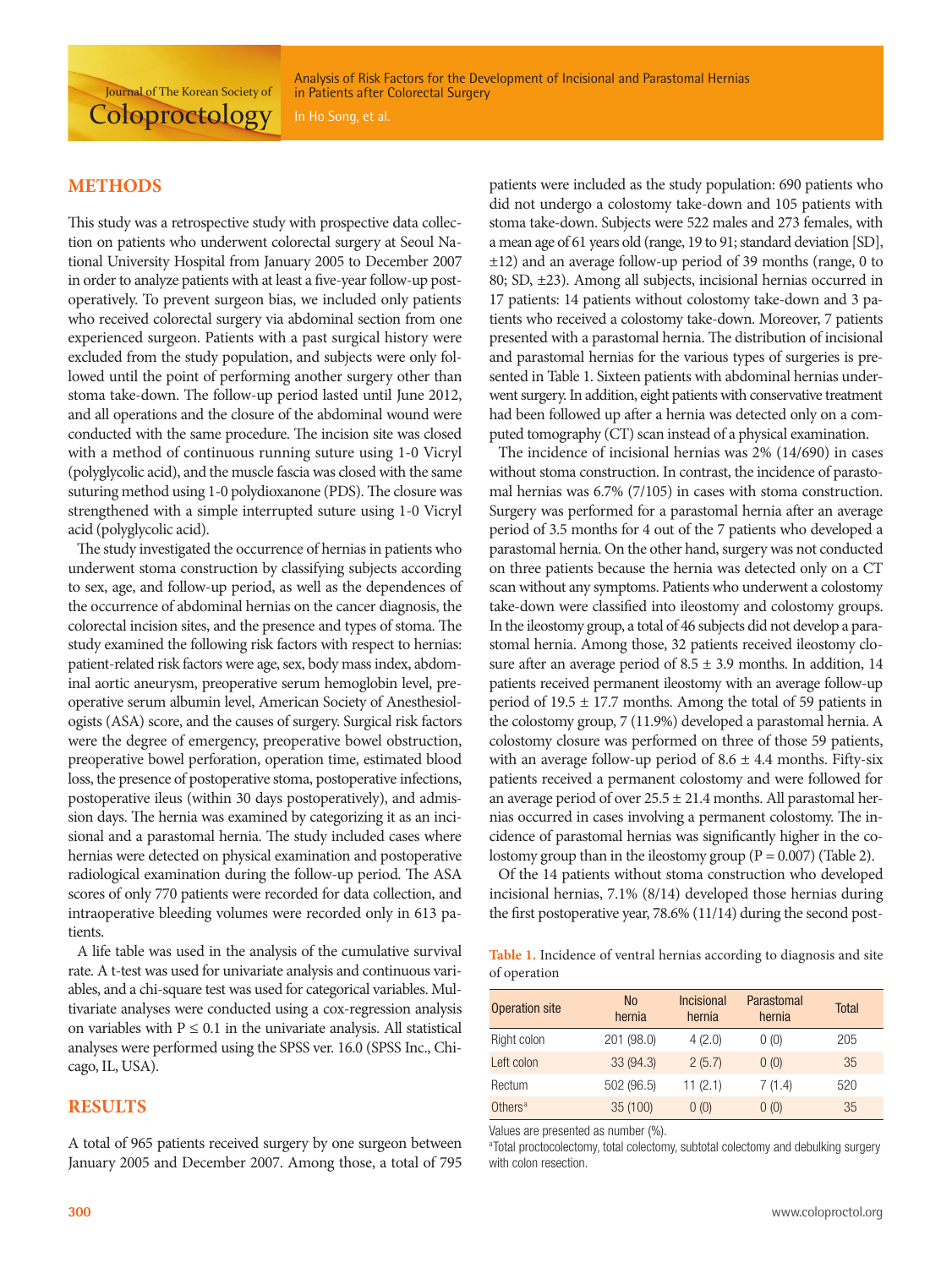Journal of The Korean Society of **Coloproctology** 

operative year, and 85.7% (12/14) during the third postoperative year. However, incisional hernias did not develop after four years. The cumulative incidences were 1%, 2%, and 3% during the first, second, and third years, respectively, and the cumulative incidence

**Table 2.** Incidence of parastomal hernias in the stoma formation group

|                   | <b>Ileostomy</b> | Colostomy | P-value |
|-------------------|------------------|-----------|---------|
| Parastomal hernia |                  |           | 0.007   |
| Yes               | 0(0)             | 7(11.9)   |         |
| No                | 46 (100)         | 52(88.1)  |         |

**Table 3.** Characteristics of the stoma group according to the development of an incisional hernia

| Characteristic                            | No incisional<br>hernia<br>$(n = 676)$ | <b>Incisional</b><br>hernia<br>$(n = 14)$ | P-value |
|-------------------------------------------|----------------------------------------|-------------------------------------------|---------|
| Age (yr)                                  | $60.9 \pm 11.8$                        | $65.6 \pm 7.9$                            | 0.142   |
| Gender                                    |                                        |                                           | 0.005   |
| Male                                      | 446 (66.0)                             | 4(28.6)                                   |         |
| Female                                    | 230(34.0)                              | 10(71.4)                                  |         |
| Obesity                                   | $23.0 \pm 3.0$                         | $24.1 \pm 3.8$                            | 0.215   |
| AAA                                       | 4(0.6)                                 | 0(0)                                      | 0.921   |
| ASA score                                 |                                        |                                           | 0.136   |
| $\leq$ 2                                  | 596 (88.2)                             | 11(78.6)                                  |         |
| >2                                        | 60 (11.8)                              | 3(21.4)                                   |         |
| Cancer                                    | 649 (96.0)                             | 14 (100)                                  | 0.569   |
| Emergency                                 | 8(1.2)                                 | 0(0)                                      | 0.848   |
| <b>Bowel obstruction</b>                  | 126 (18.6)                             | 2(14.3)                                   | 0.503   |
| Bowel perforation                         | 7(1.0)                                 | 1(7.1)                                    | 0.152   |
| Preoperative anemia <sup>a</sup>          | 299 (44.2)                             | 7(50.0)                                   | 0.436   |
| Preoperative hypoalbuminemia <sup>b</sup> | 149 (22.0)                             | 3(21.4)                                   | 0.626   |
| Operation site                            |                                        |                                           | 0.367   |
| Right colon                               | 198 (29.3)                             | 4(28.6)                                   |         |
| Left colon                                | 33(4.9)                                | 2(14.3)                                   |         |
| Rectum                                    | 419 (62.0)                             | 8(57.1)                                   |         |
| Other <sup>c</sup>                        | 26(3.8)                                | 0(0)                                      |         |
| Operation time (min)                      | $106.8 \pm 58.1$                       | $143.9 \pm 105.5$                         | 0.212   |
| Estimated blood loss (mL)                 |                                        | $212.1 \pm 366.2$ 308.8 $\pm$ 304.6       | 0.459   |
| Wound infection                           | 43 (6.4)                               | 3(21.4)                                   | 0.060   |
| lleus                                     | 98 (14.5)                              | 2(14.3)                                   | 0.668   |
| Hospital stay (day)                       | $8.1 + 5.0$                            | $13.2 \pm 15.0$                           | 0.222   |

Values are presented as mean  $\pm$  standard deviation or number (%).

AAA, abdominal aortic aneurysm; ASA score, American Society of Anesthesiologists score.

aMale, serum hemoglobin  $\leq 13$ ; and female, serum hemoglobin  $\leq 12$ . bSerum albumin ≤ 3.0. <sup>c</sup>Total proctocolectomy, total colectomy, subtotal colectomy and debulking surgery with colon resection.

of 3% remained unchanged from the fourth year. Furthermore, of the 7 patients with stoma construction who developed parastomal hernias, 28.6% (2/7) developed those hernias during the first postoperative year, 57.1% (4/7) during the second postoperative year, and 71.4% (5/7) during the third postoperative year. Only one patient developed a parastomal hernia after 5 years. The cumulative incidences were 2%, 7%, and 9% during the first, second, and third year, respectively, and the incidence rate for parastomal hernias was shown to be relatively higher compared to that for incisional hernias. However, the cumulative incidence of parastomal hernias remained unchanged at 9% after the fourth year postoperatively.

According to univariate analysis, the risk factors for an incisional hernia after colorectal surgery were related to the gender of subjects and showed a statistically significant tendency toward surgical wound infection ( $P = 0.06$ ) (Table 3). There were no factors related to the development of parastomal hernia in the group performed with stoma take-down (Table 4). The risk factors for a high incidence of incisional hernias were identified to be sex ( $P = 0.009$ ;

**Table 4.** Characteristics of the stoma group according to the development of a parastomal hernia

| Characteristic                            | No parastomal<br>hernia<br>$(n = 98)$ | Parastomal<br>hernia<br>$(n = 7)$ | P-value |
|-------------------------------------------|---------------------------------------|-----------------------------------|---------|
| Age (yr)                                  | $60.5 \pm 13.6$                       | $65.4 \pm 12.1$                   | 0.351   |
| Gender                                    |                                       |                                   | 0.866   |
| Male                                      | 67 (68.4)                             | 5(71.4)                           |         |
| Female                                    | 31(31.6)                              | 2(28.6)                           |         |
| Obesity                                   | $23 \pm 3.1$                          | $24.9 \pm 2.8$                    | 0.121   |
| <b>AAA</b>                                | 3(3.1)                                | 0(0)                              | 0.639   |
| ASA score                                 |                                       |                                   | 0.847   |
| $\leq$ 2                                  | 82 (83.7)                             | 6(85.7)                           |         |
| >2                                        | 11(16.3)                              | 1(14.3)                           |         |
| Cancer                                    | 89 (90.8)                             | 7(100)                            | 0.402   |
| Emergency                                 | 11(11.2)                              | 0(0)                              | 0.349   |
| <b>Bowel obstruction</b>                  | 26 (26.5)                             | 0(0)                              | 0.116   |
| Bowel perforation                         | 13(13.3)                              | 1(14.3)                           | 0.939   |
| Preoperative anemia <sup>a</sup>          | $12.4 \pm 2.1$                        | $12.9 \pm 91.6$                   | 0.548   |
| Preoperative hypoalbuminemia <sup>b</sup> | $3.7 \pm 0.6$                         | $3.7 \pm 0.4$                     | 0.996   |
| Operation time (min)                      | $153 \pm 50.0$                        | $173 + 73.0$                      | 0.333   |
| Estimated blood loss (mL)                 | $263 + 212.0$                         | $342 \pm 237.0$                   | 0.387   |
| Wound infection                           | 14(14.3)                              | 9                                 | 0.283   |
| lleus                                     | 32 (32.7)                             | 0                                 | 0.070   |
| Hospital stay (day)                       | $11 \pm 7.8$                          | $10.7 \pm 4.4$                    | 0.935   |

Values are presented as mean  $\pm$  standard deviation or number (%).

AAA, abdominal aortic aneurysm; ASA score, American Society of Anesthesiologists score.

aMale, serum hemoglobin  $\leq 13$ ; and female, serum hemoglobin  $\leq 12$ . **Serum al**bumin  $\leq 3.0$ .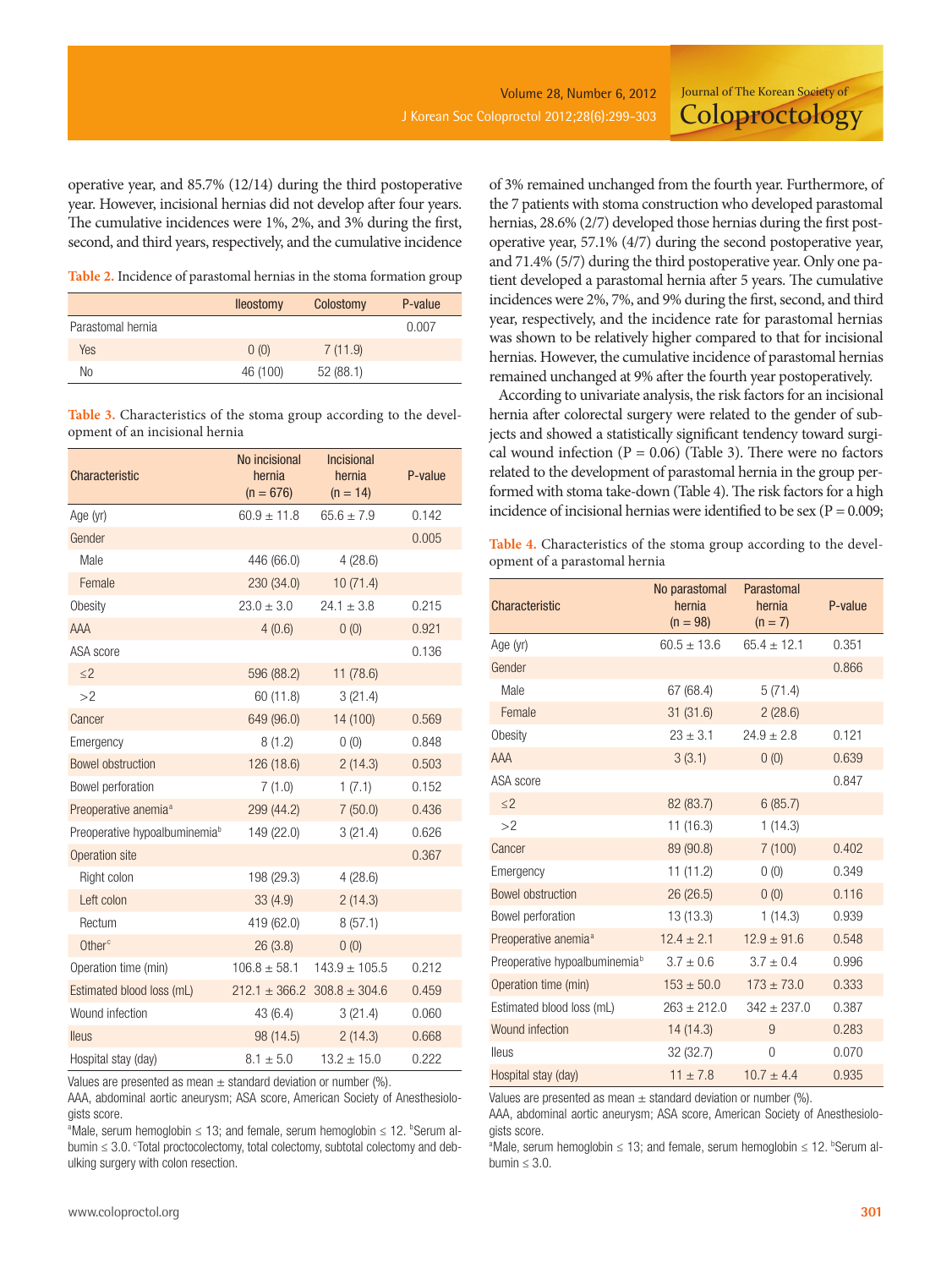**Table 5.** Multivariate analysis of the risk factors for the development of an incisional hernia after colorectal surgery: Cox regression analysis

|                 | Incisional hernia |                                         |
|-----------------|-------------------|-----------------------------------------|
|                 | P-value           | Odds ratio<br>(95% confidence interval) |
| Gender          | 0.009             | $4.686(1.5-15)$                         |
| Wound infection | 0.041             | $3.789(1.1-13.6)$                       |

odds ratio, 4.686; 95% confidence interval [CI], 1.5 to 15) and postoperative incisional infection (P = 0.041; Exp (B), 3.789; 95% CI, 1.1 to 13.6) according to the multivariate analysis conducted on variable found to have a significant probability of 0.1 in the univariate analysis (Table 5).

#### **DISCUSSION**

The incidences of incisional hernias were reported to be 74.8% and 88.9% in the first and the second postoperative years, respectively, according to a study by Hoer et al. [10]. Moreover, the incidence of parastomal hernias increased over time, and parastomal hernias mostly occurred within two years after stoma construction [7, 8]. Similarly, hernias developed in 85.7% of the patients within the third postoperative year, as reported in previous studies [7, 8, 10]. In addition, the cumulative incidence remained unchanged from the fourth postoperative year. When subjects were followed-up over five years, incisional and parastomal hernias occurred within three years in most cases, and almost no incidence was observed from the fourth postoperative year. However, this study detected one case each of an incisional and a parastomal hernia after five years. Thus, the possibility of an incisional or a parastomal hernia occurring during a long-term follow-up period could not be completely excluded.

In this study, the incidence of parastomal hernias was examined by categorizing patients who underwent colostomy take-down into two subgroups: the ileostomy and the colostomy subgroups. Parastomal hernias did not develop in the ileostomy subgroup while 11.9% of the patients in the colostomy subgroup developed a parastomal hernia. According to a study by Carne et al. [9] in 2003, the incidences of parastomal hernias ranged between 1.8 to 28% for an ileostomy and 4 to 48% for a colostomy, exhibiting a higher rate in the group with colostomy closure. This study also found a statistically higher significance for the incidence of parastomal hernias in the colostomy subgroup. However, a temporary enterostomy was performed in 70% (32/46) of the patients who received an enterostomy. In contrast, parastomal hernias were not detected for an enterostomy because colostomy closure was conducted in 5% (3/59) of the patients.

The linea alba and the rectus sheath, which maintain the strength of the abdominal wall, are known to be healed approximately 120 days after suturing [11]. However, incisional and parastomal hernias may occur in cases of a delayed or a weakened healing process. The mechanisms and the risk factors have not been clarified. Various risk factors have been classified into three subcategories (disease, patient, and surgery). Disease-related risk factors that have been identified are obesity, ulcerative colitis (as opposed to Crohn's disease), constipation, cancer, etc. Patient-related risk factors that have been identified are age, malnutrition, and others. In addition, surgical risk factors are emergency operation (bowel obstruction and perforation), postoperative infection, etc. [12, 13]. This study examined all factors that could be collected from prospective data. Postoperative wound infection is the third most common form of infection, accounting for 14 to 16% [14] (up to 3 to 30% [15-18]) of all infections after urinary tract infection and pneumonia. Furthermore, it is also known to be one of the fundamental causes of incisional hernias [19, 20].

According to this study, the incidence of postoperative wound infection was 7.6% (60/7,795), which was relatively low compared to values in previous studies [19, 20]. In addition, although a significant increase was shown in the incidence of incisional hernias in patients with wound infections ( $P = 0.041$ ), no relationship was found with the incidence of parastomal hernias. All postoperative wound infections developed at the incision site in the stoma construction group. Hence, a direct relationship between wound infection and stoma construction was unverifiable.

Some previous studies reported a relationship between sex and incisional hernia. The incidence of parastomal hernia was higher in females according to a domestic study performed by Park et al. [21], and a higher incidence of abdominal hernias was found during pregnancy according to studies of Seleverstov and Hallowell [22], and Weitzman and Drimer [23]. However, Lee et al. [24] reported that no relationship was found between sex and hernias. Although being female was identified to be a risk factor for increasing the incidence of incisional hernias, no relationship was found between sex and the incidence of parastomal hernias.

Other factors, including patient characteristics (age and obesity), patient preoperative risk factors (blood albumin level, anemia, ASA score, the presence of tumors, emergency surgery, intestinal obstruction, and bowel perforation), surgery-related risk factors (operation time and intraoperative bleeding volume), and postoperative risk factors (hernia, postoperative infections, ileus, and admission days) had no relationship with the incidence of incisional hernias. In particular, no risk factors were found to be associated with parastomal hernias.

This study had several strengths. First, subjects were comprised of pure study populations that received surgery by one surgeon. Second, the study excluded patients with a past surgical history and only included patients who underwent colorectal surgery, preventing potential selective bias, unlike other previous studies. Third, a 5-year follow-up period enabled the study to sufficiently investigate the incidences of incisional and parastomal hernias.

In conclusion, the risk factors for the development of incisional hernias after colorectal surgery were gender and postoperative incisional infection. However, the study was unable to detect factors